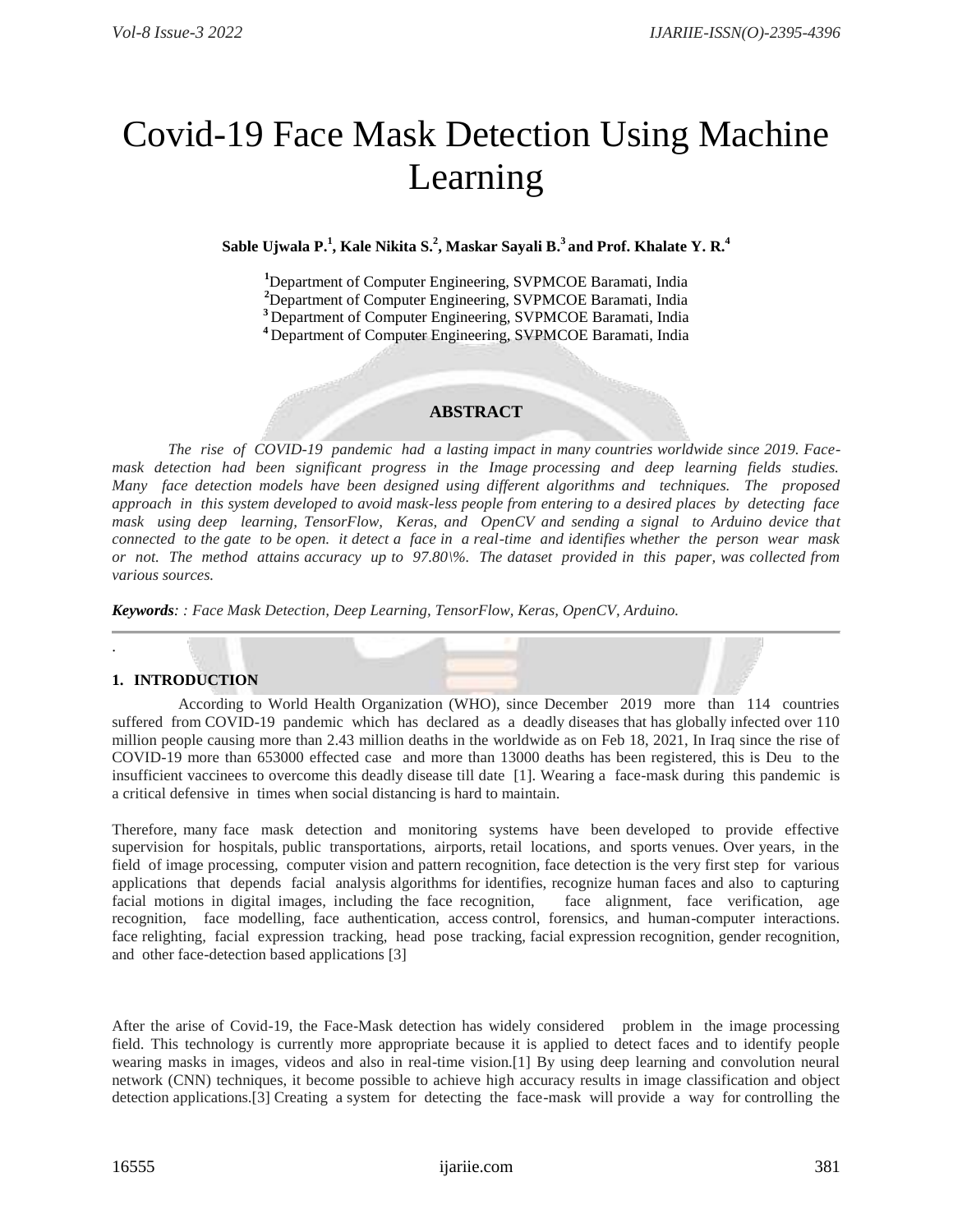people who enters any places. The proposed system in this paper uses deep learning, TensorFlow, Keras, and OpenCV which are used as an image classifier to detect face-mask and sends a signal to Arduino device that control the open and close of door.[2]

# **LITERATURE REVIEW**

COVID-19 pandemic has rapidly affected our day- to-day life disrupting the world trade and movements. Wearing a protective face mask has become a new normal. In the near future ,many public service providers will ask the customers to wear masks correctly to avail of their services. This paper presents a simplified approach to achieve this purpose using some basic Machine Learning

packages like TensorFlow, Keras, OpenCV and Scikit-Learn.[ Arjya Das, Mohammad Wasif Ansari, Rohini Basak.]

Many face detection models have been designed using different algorithms and techniques. The proposed approach in this paper developed to avoid mask-less people from entering to adesired

places by detecting face mask using deep learning, TensorFlow, Keras, and OpenCV and sending a signal to Arduino device.[ Saman M. Almufti Ridwan Marqas]

Monitoring manually if the individuals are wearing facemask correctly and to notify the victim in public and crowded areas is a difficult task. This paper approaches a simplified way to achieve facemask detection and notifying the individual if not wearing facemask. Using Kaggle datasets,the proposed system/model is trained and examined.[ Suresh K1 , Palangappa MB2 ,Bhuvan S3]

The rise of COVID-19 pandemic has had a lasting impact in many countries worldwide since 2019. Face-mask detection had been significant progress in the Image processing and deep Learning fields studies. Many face detection models have been designed using different algorithms and techniques. The proposed approach in this paper developed to avoid mask-less people from entering to a desired places (i.e. Mall, University,Office, . . . etc.) by detecting face Mask using deep learning, TensorFlow, Keras, and OpenCV and sending .A signal to Arduino device that connected to the gate to be open. It detect a face in a real-time and identifies whether the person wear mask or not.The method attains accuracy up to 97.80[Saman M. Almufti Ridwan B. Marqas Zakiya A. Nayef Tamara S. Mohamed]

# **2. PROJECT DESIGN**

 Creating a system for detecting the face-mask is providing a way for controlling the people who enters any public places. The system used TensorFlow, Keras,

and OpenCV which is used as an image classifier to detect face-mask and sending signal to Arduino device that is controling bar.

# **2.1 Problem Statement**

The person who not wearing a mask are not allow to enter in the particular places and to Develop such a Machine Learning Model we are using CNN approach that detect face mask in real-time video stream. Face mask detection refers to the detect of the contract of the contract of the detect of the detect of the detect of the detect of the detect of the detect of the detect of the detect of the detect of the detect of the detect of the detect o

whether a person is wearing a mask or not.

# **2.1.2 Algorithms Used**

**CNN Algorithm**

**Input:** Dataset including faces with and without masks

**Output:** Categorized image depicting the presence of face mask

1. for each image in the dataset do

.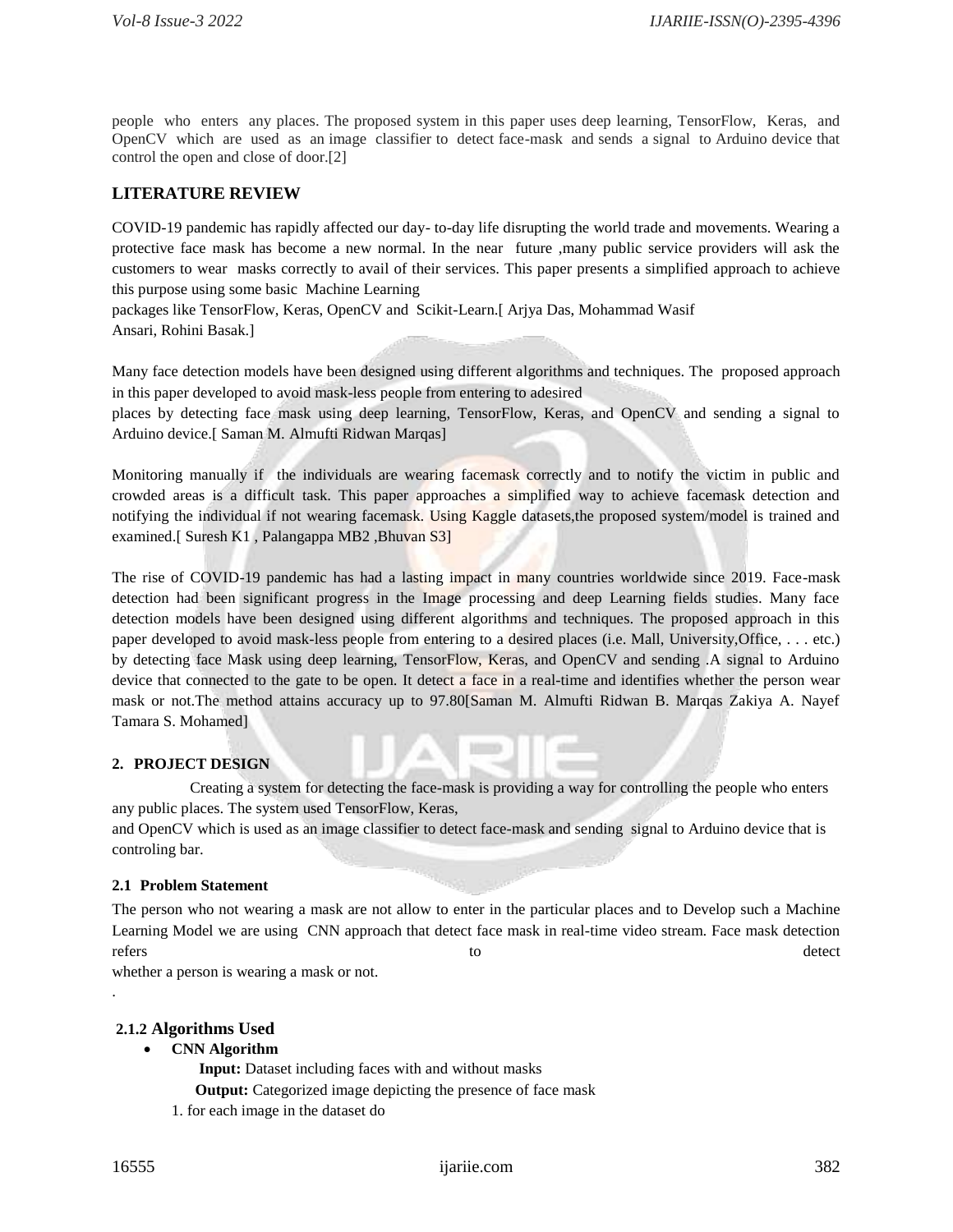- 2. Visualize the image in two categories and label them
- 3. Convert the RGB image to Gray-scale image
- 4. Resize the gray-scale image into 100 x 100
- 5. Normalize the image and convert it into 4 dimensional array

6. end

- 7. for building the CNN model do
- 8. Add a Couvolution laver of 200 filters
- 9. Add the second Convolution layer of 100 filters
- 10. Insert a Flatten layer to the network classifier
- 11. Add a Dense laver of 64 neurons
- 12. Add the final Dense layer with 2 outputs for 2 categories
- 13. end
- 14. Split the data and train the model Project

# 3. **What is the CNN Algorithm?**

One of the main parts of Neural Networks is Convolutional neural networks (CNN).CNNs use image recognition and classification in order to detect objects, recognize faces, etc. They are made up of neurons with learnable weights and biases. Each

specific neuron receives numerous inputs and then takes a weighted sum over them, where it passes it through an activation function and responds back with an output.

CNNs are primarily used to classify images, cluster them by similarities, and then perform object recognition. Many algorithms using CNNs can identify faces, street signs, animals, etc.



#### **How does CNN algorithm work?**

A convolutional network ingests such images as three separate strata of color stacked one on top of the other. A normal color image is seen as a rectangular box whose width and height are measured by the number of pixels from those dimensions. The depth layers in the three layers of colours(RGB) interpreted by CNNs are referred to as channels.

#### **Steps :-**

Step 1: Data Visualization In the first step, let us visualize the total number of images in our dataset in both categories.

Step 2: Data Augmentation In the next step, we augment our dataset to include more number of images for our training. In this step of data augmentation, we rotate and flip each of the images in our dataset.

Step 3: Splitting the data In this step, we split our data into the training set which will contain the images on which the CNN model will be trained and the test set with the images on which our model will be tested.

Step 4: Building the Model In the next step, we build our Sequential CNN model with various layers such as Conv2D, MaxPooling2D, Flatten, Dropout and Dense. In the last Dense layer, we use the 'softmax' function to output a vector that gives the probability of each of the two classes.

Step 5: Pre-Training the CNN model After building our model, let us create the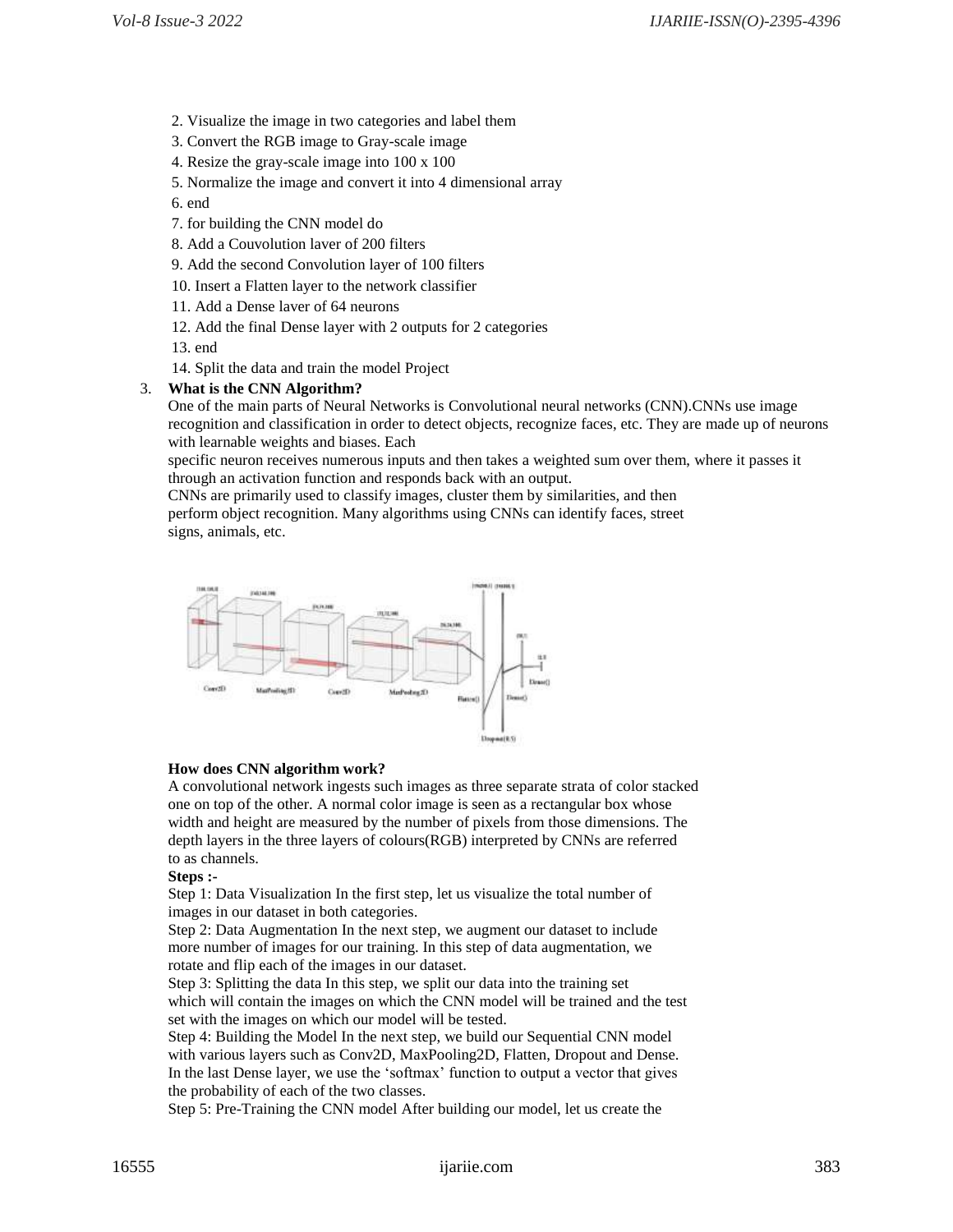'train generator' and 'validation generator' to fit them to our model in the next step. Step 6: Training the CNN model This step is the main step where we fit our images in the training set and the test set to our Sequential model we built using keras library.

Step 7: Labeling the Information After building the model, we label two probabilities for our results. ['0' as 'without mask' and '1' as 'with mask'].

Step 8: Importing the Face detection Program After this, we intend to use it to detect if we are wearing a face mask using our PC's webcam. For this, first, we need to implement face detection. In this, we are going to use the Haar Feature-based Cascade Classifiers for detecting the features of the face.

# **Haar cascade classifier algorithm**

**Input**: Live video stream

- **Output**: Detected face
- 1. Loading the image
- 2. Converting the image to grayscale
- 3. Loading the required haar-cascade XML classifier file
- 4. Applying the face detection method on the grayscale image
- 5. Iterating through rectangles of detected faces
- 6. Displaying the detected image.

What is Haar cascade classifier?

Haar cascade classifier, is a machine learning object detection program that identifies objects in an image and video.

The term supervised refers to the fact that the attentional operator is trained to detect examples of a particular class. In the domain of face detection it is possible to achieve fewer than 1from two Harr-like features. The effect of this filter is to reduce by over one half the number of locations where the final detector must be evaluated. Those sub-windows which are not rejected by the initial classifier are processed by a sequence of classifiers, each slightly more complex than the last. If any classifier rejects the sub-window, no further processing is performed. The structure of the cascaded detection process is essentially that of a degenerate decision tree, and as such is related to the work of Geman and colleagues [1, 4].



# **How does Haar cascade classifier algorithm work?**

1. Importing OpenCV

In the command prompt type (pip install OpenCV-python) using this command, we can install and set up OpenCV to python. OpenCV provides a real-time optimized Computer Vision library, tools, and hardware and the same will be used in our project.

2.Importing XML file 3.Importing the test image.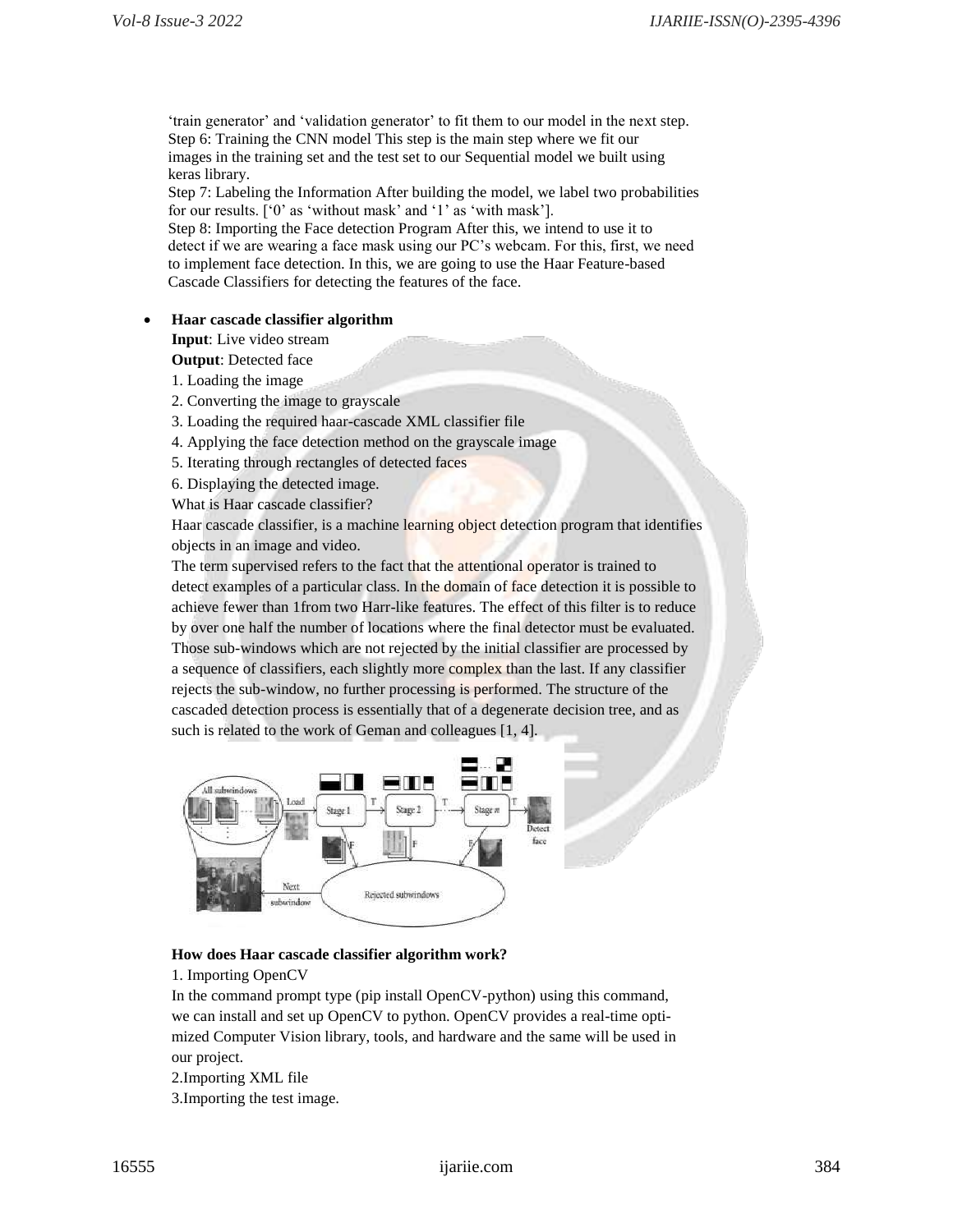imread() is a method of OpenCV to read the input. Similarly, imshow() is a method to display the processed input in the form of output. 4. Converting to grey Scale. This project works on images that are in greyscale and hence we convert the image to greyscale for ease of face detection.

4. 5.Detecting Multi-scale faces. This function allows to detect objects of different sizes in the input image and hence an image with multi people with different sizes of the face can also be detected. Parameters of the functions are – detectMultiScale (InputArray image, double scaleFactor=1.1, int minNeighbors=6) 6.Mentioning sides of the rectangle for face detection. This function helps us to mention the dimensions thickness and color of the rectangle that will be visible during the face detection. 7.Displaying the detected image.

# **4.1 System Architecture**

 In this system we have detected the faces with mask and without mask with the help of Arudino Uno. Firstly,User will come in front of camera.It detect faces by using Haar Cascade classifier.The algorithm needs a lot of positive images (images of faces) and negative images (images without faces) to train the classifier. Then we need to extract features from it.

Then it will detect the face region in particular size.

Then the trained CNN model will detect the face mask which trained by Dataset. After that the output will show on screen as well as it will pass to Arudino Uno. Arudino Uno will Open/Close Bar as per the output. If the person is with Mask then it will open Bar and if person is without mask it will close Bar.



**Figure 1: System Architecture**

# **4.2Hardware Architecture**

Face Mask Detection system is detecting the face mask and output of the system is stored in the form of 0 and 1.So,we are passing the output to Arduino uno. 0 means Mask and 1 means No Mask. With the help of servo motor we are opening and closing bar. There are three pins of Arduino uno that is Output pin, 5+ Supply and GND. That are connected to servo motor. Servo motor will open bar if person is with mask and closes bar if person is without mask.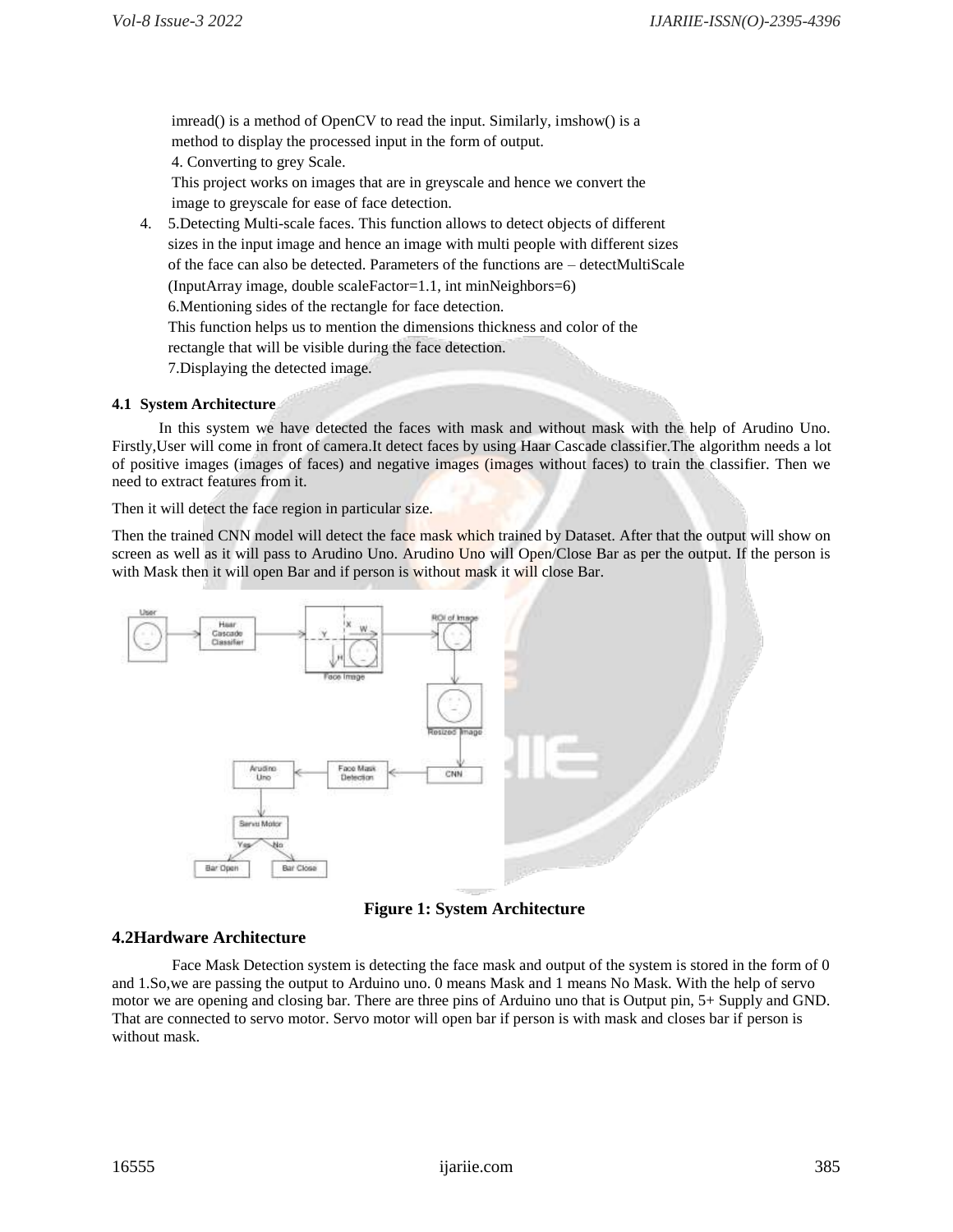

# **5. RESULTS AND DISCUSSION**

The figure shows the model trained by Convolutional Neural Network.



# **6. CONCLUSIONS**

 Using basic ML tools and simplified techniques our system achieved reasonably high accuracy. Today it has become mandatory for all the citizens to wear a face mask to protect themselves . This application become helpful for all the shop owners, offices, banks or any public place because if anyone is not wearing a mask then he or she must not be allowed in that area. So, to take care of this problem we don't need any guard or person who keeps a watch on people. We integrated a camera which continuously clicks pictures of humans and detect from there faces whether they are wearing a face mask or not.

#### **REFERENCES**

[1]Covid-19 Face Mask Detection UsingTensorFlow, Keras and OpenCV https://ieeexplore.ieee.org/stamp/stamp.jsp?arnumber=9342585 [2.] Real Time Face-mask Detection with Arduino to Prevent COVID-19 Spreading https://journal.qubahan.com/index.php/qaj/article/view/47 [Accessed 4 April 2021]. [3.] COVID-19: Face Mask Detection using CNN model to detect if a person is wearing a face mask or not with your webcam. https://towardsdatascience.com/covid-19-face-mask-detection-using-tensorflow-a [4]. Face Mask Detection", Kaggle.com, 2020. [Online]. Available: https://www.kaggle.com/andrewmvd/face-mask-detection [5]. "TensorFlow White Papers", TensorFlow, 2020. [Online]. Available: